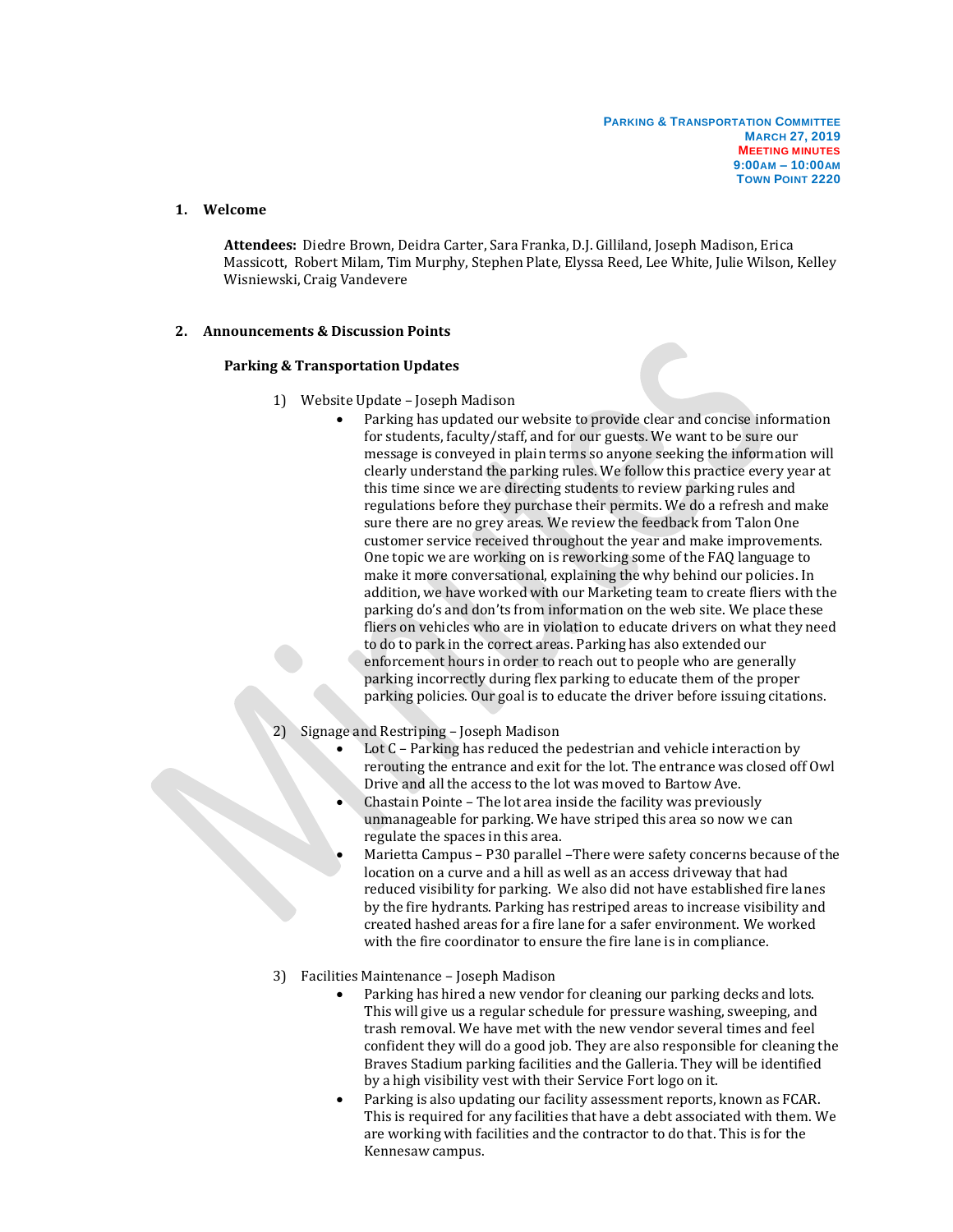- 4) LPR Update Joseph Madison
	- We have added a new vehicle to the LPR fleet. We have picked up a third vehicle from Surplus. It is a 2005 Ford Ranger. This has saved us the expense of purchasing a new vehicle. We already have a system in place to outfit the vehicle with a LPR camera. All of the vehicles are in the process of getting safety lighting added because of the frequent stops in the deck. This will add another safety feature for our enforcement operations.
- 5) Fall Permitting D.J. Gilliland
	- We will start selling fall permits on April 22, 2019. We will use a staggered schedule based on student classification. Graduates and seniors will be able to purchase their permits first, then we will taper down to juniors, sophomores and freshman. We are sending targeted communication using our T2 software. The information will be sent directly to the student's email to notify them which day they can begin to select their parking. We will also provide signage across campus.
	- We have made some changes to the selection options. In the past, we asked the students to select their parking for the fall semester and then it would roll over for spring and summer with a charge for each semester. We would manually process the renewal and the charge for the next semester. This semester we will roll out an academic year permit and the student will pay the total year's fee up front. Students will still have the option to return the permit at any time during the academic year and they will receive a prorated refund. We will also offer the option for them to select a permit for a semester only. This will provide relief to the student that their permit is good for the whole year and they do need to check back with parking.
- 6) Faculty and Staff Permitting D.J. Gilliland
	- Parking and Transportation is working to offer faculty/staff the ability to purchase their parking permits online. Our T2 system is configured to offer this option. We are currently working with Payroll and HR to ensure that the new process still allows them to access the information they need. We are hoping to roll this out in August 2019.
- 7) ADA Updates/ Marietta Campus D.J. Gilliland
	- Parking has reviewed the signage and markings for ADA spaces on the Marietta campus. We are currently reviewing all these areas on the Marietta campus to bring all the signage and striping up to date.
- Pay Station Update D.J. Gilliland
	- Parking has a new vendor for credit card processing. This is a university wide change was mandated by the BOR. This is a university wide initiative with all departments switching over to the new vendor that the university chose. Wells Fargo will process our credit card transactions. We will switchover April 3 with minimal down time.
- 9) NCUR Lee White
	- We will have a significant number of people on campus for the NCUR conference. Parking and Transportation has played a significant role in the planning for this event. We do not expect a huge parking impact as most universities are bringing large groups of students in on buses. We are providing 20 plus shuttles for transport between the Kennesaw campus and the Kennesaw and the Battery hotels. This has been a huge undertaking on the transportation side. We are planning a morning session for transport and an afternoon session for shuttles to the hotels. A shuttle map is available on the NCUR web site and the mobile app. All the buses will be staged on Cobb Avenue and clearly signed. Area will be well identified as a shuttle pick up/drop off area. We also have an NCUR parking map on the web site and on the mobile app. All attendants driving to KSU for the conference will be directed to park in the 3305 Busbee Drive shuttle lot and will be shuttled to campus. We have heard concerns from the KSU Center about parking. We will assign an attendant to monitor the area and